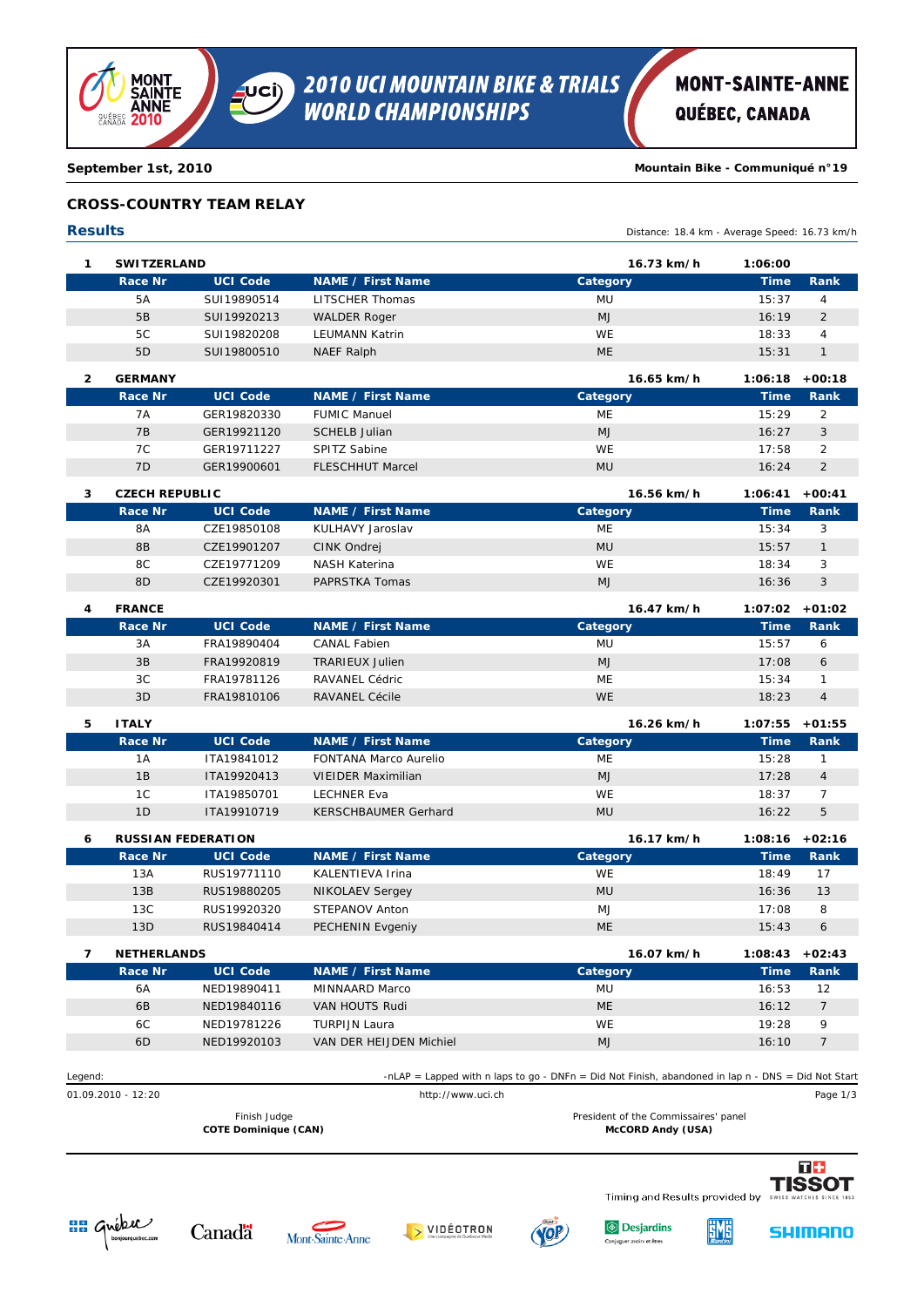

## **MONT-SAINTE-ANNE**

QUÉBEC, CANADA

**September 1st, 2010 Mountain Bike - Communiqué n°19**

#### **CROSS-COUNTRY TEAM RELAY**

### **Results** Distance: 18.4 km - Average Speed: 16.73 km/h **8 CANADA 15.8 km/h 1:09:53 +03:53 Race Nr UCI Code NAME / First Name Category Time Rank** 2A CAN19850529 ME PLAXTON Max 16:05 *9* 2B CAN19890622 MU MORIN Francis 17:25 *9* 2C CAN19920108 MJ CARON Antoine 16:59 *5* 2D CAN19820211 WE DYCK Mical 19:24 *8* **9 UNITED STATES OF AMERICA 15.62 km/h 1:10:42 +04:42 Race Nr UCI Code NAME / First Name Category Time Rank** 9A USA19751225 ME WELLS Todd 16:04 *8* 9B USA19900401 MU SQUIRE Robbie 16:58 *5* 9C USA19920322 MJ KEMP Seth 17:57 *6* 9D USA19781203 WE COMPTON Katherine 19:43 *9* **10 SPAIN 15.56 km/h 1:10:58 +04:58 Race Nr UCI Code NAME / First Name Category Time Rank** 16A ESP19911113 SANCHEZ RUIZ Jose Maria 17:57 16 16B ESP19930208 MJ SANTOS RIDAO Antonio 18:16 *15* 16C ESP19830629 WE VILLAR ARGENTE Anna 19:49 *14* 16D ESP19780824 ME HERMIDA RAMOS José Antonio 14:56 *10* **11 SOUTH AFRICA 15.3 km/h 1:12:09 +06:09 Race Nr UCI Code NAME / First Name Category Time Rank** 17A RSA19870916 STANDER Burry **17A** ME ME 15:41 5 17B RSA19761230 WE SPEEDY Yolande 22:14 *18* 17C RSA19880930 MU BUYS Philip 16:57 *11* 17D RSA19920801 MJ REID James 17:17 *11* **12 AUSTRALIA 15.05 km/h 1:13:22 +07:22 Race Nr UCI Code NAME / First Name Category Time Rank** 11A AUS19870121 ME NORRIS Lachlan 16:50 *11* 11B AUS19920428 MJ DAY Trenton 17:56 *12* 11C AUS19821208 WE FRY Rowena 20:52 *13* 11D AUS19920426 MJ IVORY Cameron 17:44 *12* **13 AUSTRIA 14.96 km/h 1:13:48 +07:48 Race Nr UCI Code NAME / First Name Category Time Rank** 12A AUT19801011 SOUKUP Christoph 19:30 18 12B AUT19920208 RAGGL Gregor 18:02 16:02 16:02 16:02 16:02 16:02 16:02 16:02 16:02 16:02 16:02 16:02 16:02 16:0 12C AUT19840124 WE OSL Maria 20:08 *16* 12D AUT19900424 GEHBAUER Alexander 16:08 MU MU 16:08 13 **14 JAPAN 14.88 km/h 1:14:12 +08:12 Race Nr UCI Code NAME / First Name Category Time Rank** 15A JPN19781106 ME TAKEI Kyosuke 17:27 *13* 15B JPN19880901 MU TAKENOUCHI Yu 17:00 *10* 15C JPN19790913 WE KATAYAMA Rie 19:54 *10* 15D JPN19920203 MJ YAMAMOTO Idomu 19:51 *14* Legend: -nLAP = Lapped with n laps to go - DNFn = Did Not Finish, abandoned in lap n - DNS = Did Not Start 01.09.2010 - 12:20 http://www.uci.ch Page 2/3 Finish Judge **President of the Commissaires' panel COTE Dominique (CAN) McCORD Andy (USA)** T<sub>+</sub> **TISSOT** Timing and Results provided by **BB** Gréece

VIDÉOTRON

Canadä

Mont Sainte Anne

**S** Desjardins

O

<u>išmiš</u>

**SHIMANO**